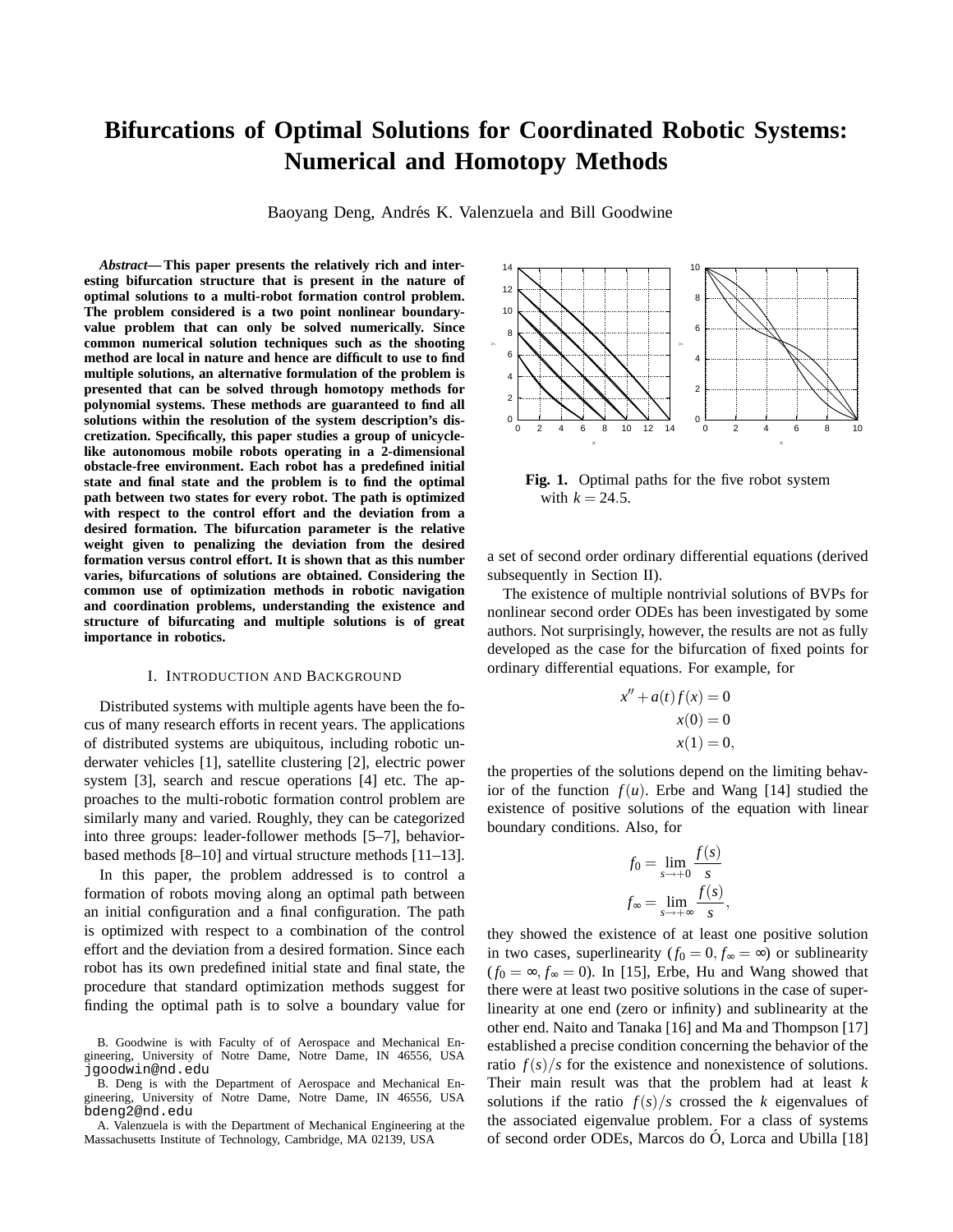used the fixed-point theorem of cone expansion/compression type, the upper-lower solutions method and degree arguments to study the existence, nonexistence, and multiplicity of positive solutions of the boundary value problem. While the problems they address are similar in nature to ours, none of these results are, unfortunately, directly applicable to it.

This paper presents bifurcation results for a specific formation control problem. These solutions were found by using the shooting method to solve the nonlinear two-point boundary value problem. The existence of multiple solutions and their bifurcation structure is important for roboticists who deal in motion planning methods that are based on optimization techniques. Knowledge of the existence and nature of bifurcations of solutions of this type are important for practicing engineers because if a solution is found that is optimal, but not necessarily desirable, it may be the case that a different solution for the same cost function exists and is superior. Searching for multiple solutions of an optimization problem is likely to be less costly than reformulating the optimization problem.

Additionally, this paper presents an alternative finitedifference formulation of the problem. When expressed as a finite difference system, an additional transformation allows the boundary value problem to be expressed as a system of algebraic polynomial equations. This is important because methods exists for finding *all* solutions of polynomial equations, and hence can potentially serve as a means to validate that the solutions found by the search using the shooting method represent all possible solutions. Homotopy continuation methods are based on the simple concept of constructing a system with the same number of roots as the original system where the roots of the new system are known, and then tracing the roots of the known system as its solution is deformed into that of the original system. As general references, see, for example [19–21]. Initial results of the application of this method are presented as first validation that the method is applicable and works. A full exposition will be the subject of a full future publication. Due to the computational cost of the approach, a parallel computing environment and other specialized techniques such as a judicious selection of the homotopy will be necessary.

# II. PROBLEM STATEMENT

We adopt a simplified version of the kinematic robotic unicycle as a prototypical model. The simple kinematics of this kind of robot are described by

$$
\begin{aligned}\n\dot{x} &= u_1 \\
\dot{y} &= u_2.\n\end{aligned} \tag{1}
$$

The problem is to find the controls  $u_{i_1}(t)$ ,  $u_{i_2}(t)$  for each robot *i* that steer a formation of robots of this type from its start configuration to its goal configuration, while maintaining a rigid body formation at the beginning and end of the trajectory and minimizing the global performance index

$$
J = \int_0^{t_f} \sum_{i=1}^n \left( (u_{i_1})^2 + (u_{i_2})^2 \right) + \sum_{i=1}^{n-1} k \left( d_i - \overline{d} \right)^2 dt
$$

subject to the robotic kinematic constraints in Equation 1, where  $n > 2$  is the number of robots,  $d_i = ((x_i - x_{i+1})^2 +$  $(y_i - y_{i+1})^2$ <sup>1/2</sup> is the Euclidean distance between the *i*th and  $(i+1)$ th robots,  $\overline{d}$  is the desired distance between two adjacent robots, and *k* is a non-negative weighting constant. The cost function minimizes a combination of the control effort (first summation) and the deviation from a desired formation (second summation). The weighting constant, which will serve as our bifurcation parameter, balances maintaining the desired distance between the robots against finding the minimum-cost path based on control effort.

Applying Pontryagin's maximum principle to solve the optimal control problem, we obtain the optimal inputs

$$
u_{i_1} = \frac{1}{2} p_{i_1}
$$
  

$$
u_{i_2} = \frac{1}{2} p_{i_2},
$$

and equations of motion

$$
\begin{aligned}\n\dot{x}_i &= \frac{1}{2} p_{i_1} & (2) \\
\dot{y}_i &= \frac{1}{2} p_{i_2} \\
\dot{p}_{i_1} &= \frac{2k (x_i - x_{i-1}) (d_{i-1} - \overline{d})}{d_{i-1}} + \frac{2k (x_i - x_{i+1}) (d_i - \overline{d})}{d_i} \\
\dot{p}_{i_2} &= \frac{2k (y_i - y_{i-1}) (d_{i-1} - \overline{d})}{d_{i-1}} + \frac{2k (y_i - y_{i+1}) (d_i - \overline{d})}{d_i}.\n\end{aligned}
$$

Because they correspond to the robots at the ends of the formation, the last two equations in Equation 2 have only the second term when  $i = 1$  and only the first term when  $i = n$ .

The cases considered in this paper are limited to the boundary conditions

$$
x_i(0) = c + (i - 1)\overline{d},
$$
  
\n
$$
x_i(1) = 0,
$$
  
\n
$$
y_i(0) = 0,
$$
  
\n
$$
y_i(1) = c + (i - 1)\overline{d},
$$
\n(3)

where *c* is a constant. These boundary conditions correspond to an initial formation in which the robots are arranged along the *x*-axis with the first robot at at  $x = c$  and a distance  $\overline{d}$ between each robot and a final formation in which the robots are arranged along the *y*-axis with the first robot at  $y = c$ and a distance *d* between each robot, as is shown in the left illustration in Figure 1. It is important to note that if the initial and final formations are not parallel, then straight-line trajectories satisfying the boundary conditions will not, in general, maintain the desired distance between the robots.

## III. BIFURCATION RESULTS

For a distributed system containing *n* robots, when the weighting constant *k* is given, an optimal trajectory can be obtained numerically by solving the equations of motion given by Equation 2 using the shooting method (see [22]).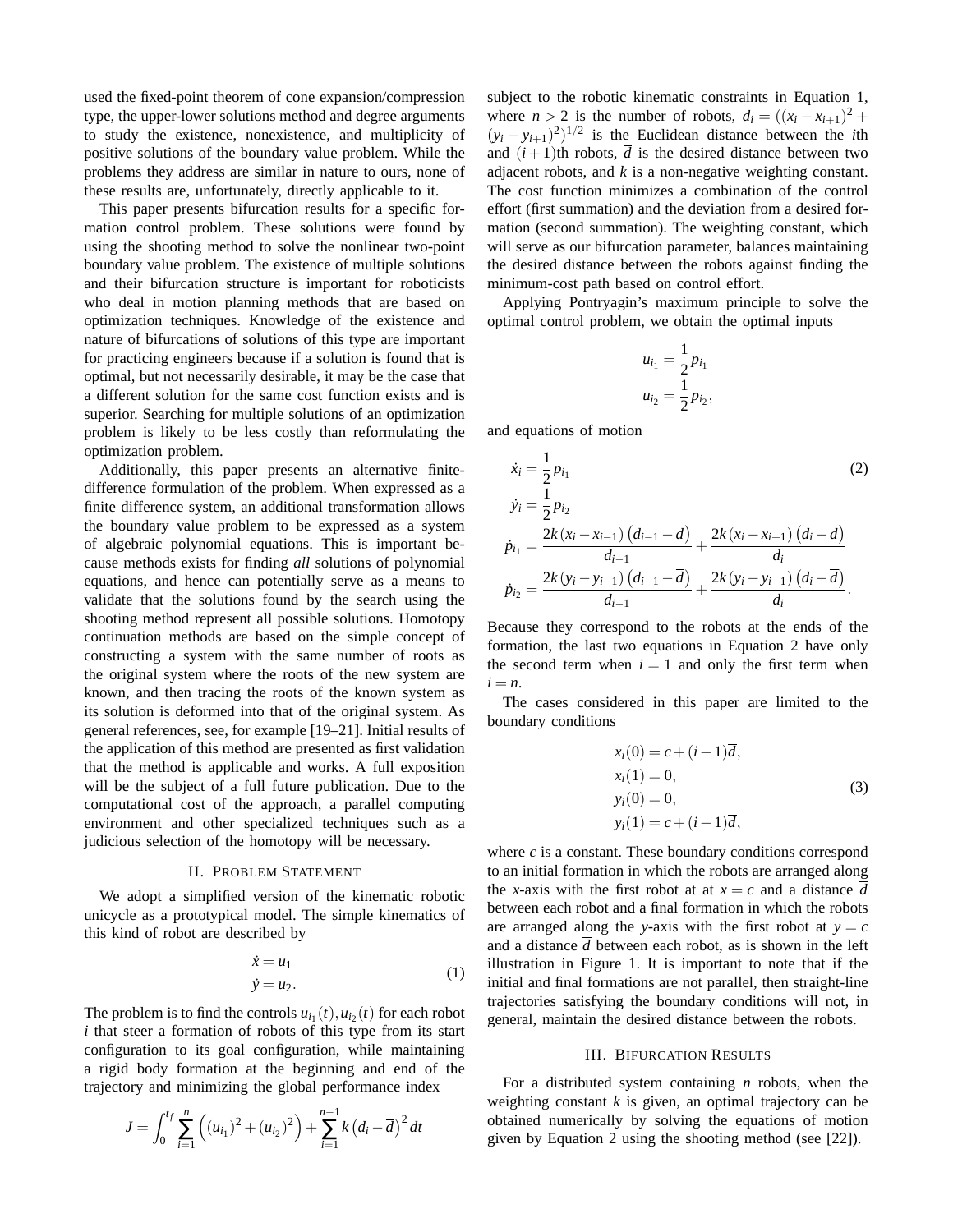#### *A. Solutions for a five robot system*

The figure on the left in Figure 1 illustrates three different solutions that satisfy the equations of motion in Equation 2 and boundary conditions in Equation 3 for  $k = 24.5$ ,  $c = 6$ and  $\overline{d} = 2$  for a formation of five robots. Since the differences among these trajectories are difficult to distinguish on such a small graph, the figure on the right illustrates them for the third (middle) robot with the difference magnified by a factor of 10.

Since *k* is a parameter in differential equations, it will clearly affect the solutions. In fact, as *k* is varied, the nature and number of solutions changes. In our prior work [23] we showed that there is a unique solution to the system in Equation 2 when *k* is small and in the limit as *k* approaches infinity, the number of solutions also approaches infinity.

In order to present the relationship between the number of solutions and *k*, we construct a bifurcation diagram as follows: since a straight line connecting end points is the optimal solution when  $k = 0$ , we will designate that as a *nominal trajectory*. One measure of the difference between solutions would be their deviation from the straight line nominal solution at some specified time. As long as the different solution are not intersecting at that time, this would provide a measure of difference between different solutions. In all the bifurcation diagram illustrated subsequently,  $t =$ 0.25 is used. For different formations and different types of robots, a different value of *t* may be a better choice; however, for all the systems studied in this paper,  $t = 0.25$  appeared to adequately represent the relationship among the solutions. Also, while alternative measures of differences between the solutions may, in general, be superior, this simple choice appears to suffice for all the cases considered in this paper.

The plots in Figure 2 illustrate this measure of the difference between solutions for each robot in the five robot system as *k* varies from 0 to 25. In these bifurcation diagrams, the first robot is the one with the shortest trajectory, the fifth robot is the one with the longest trajectory and they are ordered sequentially. A single branch corresponds to a family of solutions as the bifurcation parameter is varied. If there is more than one branch for a specified *k* value, then more than one solution was found. Observe that the bifurcation diagrams for robots 1 and 5 are symmetric to each other about  $d = 0$  axis and the bifurcation diagrams for robots 2 and 4 are similarly symmetric (even though each follows a trajectory with a different length). Finally, the bifurcation diagram for robot 3 is symmetric to itself about  $d = 0$ .

A close analysis of the actual trajectories that the robots follow, illustrated in the figure on the right in Figure 1, reveals that the trajectories themselves are *not* symmetric (the two trajectories with pronounced curves intersect, but not at a point on the straight line solution). A measure that is based upon the deviation from the nominal solution appears to be necessary to determine the real symmetric nature of the solutions. Reference [23] contains the analysis of the system equations that, when applied to these bifurcation diagrams, proves that these symmetries must, in fact, exist.



**Fig. 2.** Bifurcation diagrams for a five robot system.

## *B. Solutions for a seven robot system*

Figures 3 and 4 illustrate similar results for a seven robot system. Figure 3 illustrates the trajectories when  $k = 24.5$ ,  $c = 4$  and  $\overline{d} = 2$ . Again, because the difference between any two trajectories is hard to distinguish in the small left figure, the right figure in Figure 3 illustrates the trajectory with the deviation from the nominal trajectory for the fifth robot magnified by a factor of ten. Figure 4 illustrates the bifurcation diagrams for the solutions versus *k* constructed in a manner identical to those of the system of five robots. Observe that, similar to their counterparts in the five robot case, the bifurcation diagrams for robots 1 and 7 are symmetric to each other about  $d = 0$  as was the bifurcation diagrams for robots 2 and 6 and robots 3 and 5, and the bifurcation diagram for robot 4 is symmetric to itself about  $d = 0$ .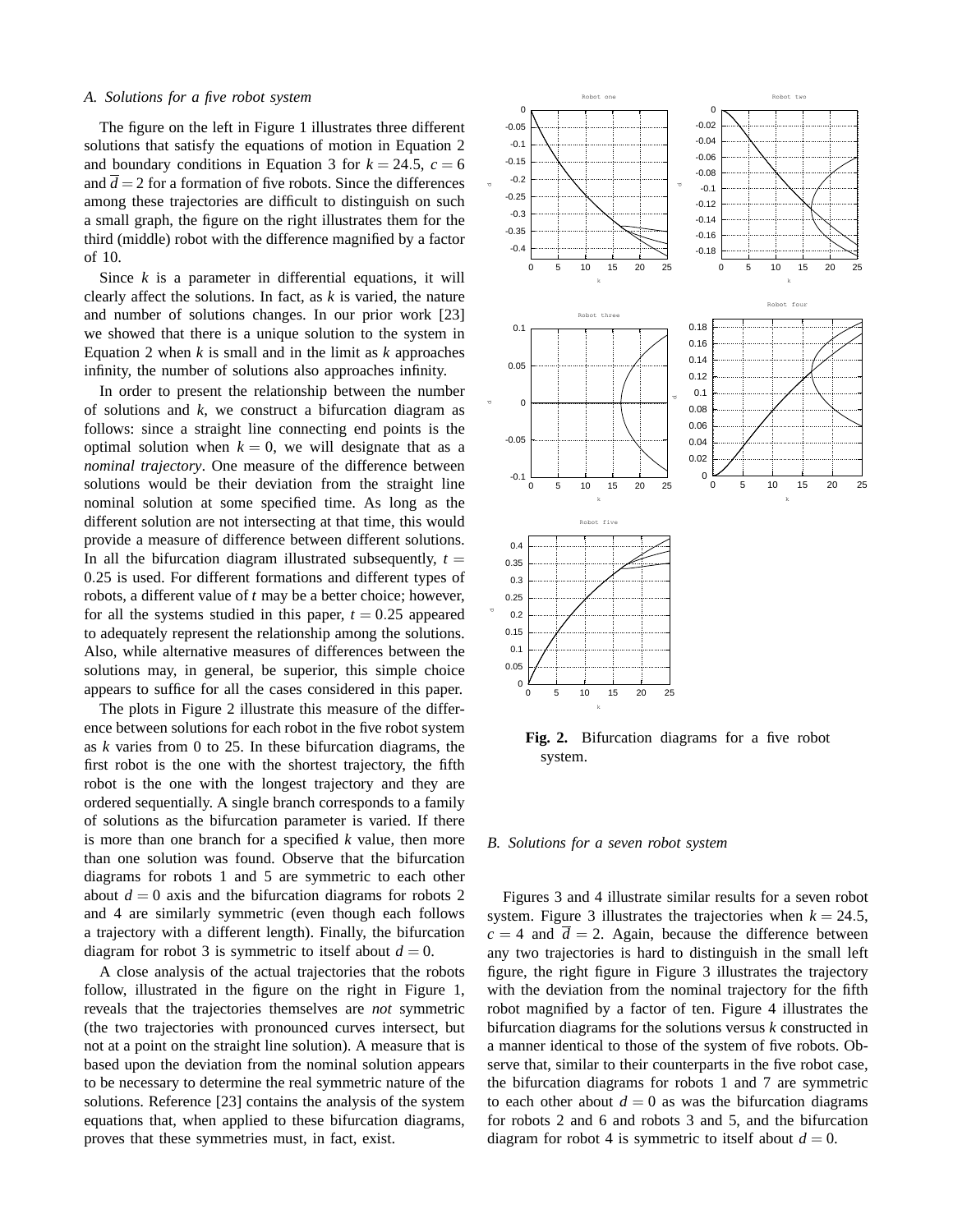

**Fig. 3.** Optimal paths for a seven robot system with  $k = 23$ 

x

# IV. THE FINITE DIFFERENCE FORMULATION AND HOMOTOPY CONTINUATION

The equations of motion given in Equation 2 are obviously equivalent to the coupled second order system

$$
\ddot{x} = \frac{k(x_i - x_{i-1})(d_{i-1} - \overline{d})}{d_{i-1}} + \frac{k(x_i - x_{i+1})(d_i - \overline{d})}{d_i}
$$

$$
\ddot{y} = \frac{k(y_i - y_{i-1})(d_{i-1} - \overline{d})}{d_{i-1}} + \frac{k(y_i - y_{i+1})(d_i - \overline{d})}{d_i}
$$

where  $d_i$  is the Euclidean distance between robots *i* and  $i+1$ and  $\overline{d}$  is the desired formation distance between them. In the finite difference formulation, the time interval is divided into equal intervals of length *h*, and the values of the state variables at time  $t = jh$  are denoted by  $x_i^j$ ,  $\dot{x}_i^j$ ,  $y_i^j$  and  $\dot{y}_i^j$ .

Using the usual finite difference approximation for the second derivative

$$
\ddot{x}_i^j = \frac{x_i^{j+1} - 2x_i^j + x_i^{j-1}}{h^2},
$$

the system at time  $t = jh$  may be expressed as

$$
\frac{x_i^{j+1} - 2x_i^j + x_i^{j-1}}{h^2} = \frac{k\left(x_i^j - x_{i-1}^j\right)\left(d_j^j - 1 - \overline{d}\right)}{d_{i-1}^j} + \frac{k\left(x_i^j - x_{i+1}^j\right)\left(d_i^j - \overline{d}\right)}{d_i^j}
$$

$$
\frac{y_i^{j+1} - 2y_i^j + y_i^{j-1}}{h^2} = \frac{k\left(y_i^j - y_{i-1}^j\right)\left(d_{i-1}^j - \overline{d}\right)}{d_{i-1}^j}
$$

$$
+ \frac{k\left(y_i^j - y_{i+1}^j\right)\left(d_i^j - \overline{d}\right)}{d_i^j}.
$$

Even if the denominators are cleared, this is not in polynomial form because  $d_i = \sqrt{(x_i - x_{i+1})^2 + (y_i - y_{i+1})^2}$ . However, if we treat each  $d_i^j$  as a variable and add the equation  $(d_i^j)^2 = (x_i - x_{i+1})^2 + (y_i - y_{i+1})^2$ , the system is polyno-



k









k

Robot five





k

-0.8

0.4 0.6

**Fig. 4.** Bifurcation diagrams for a 7-robotic system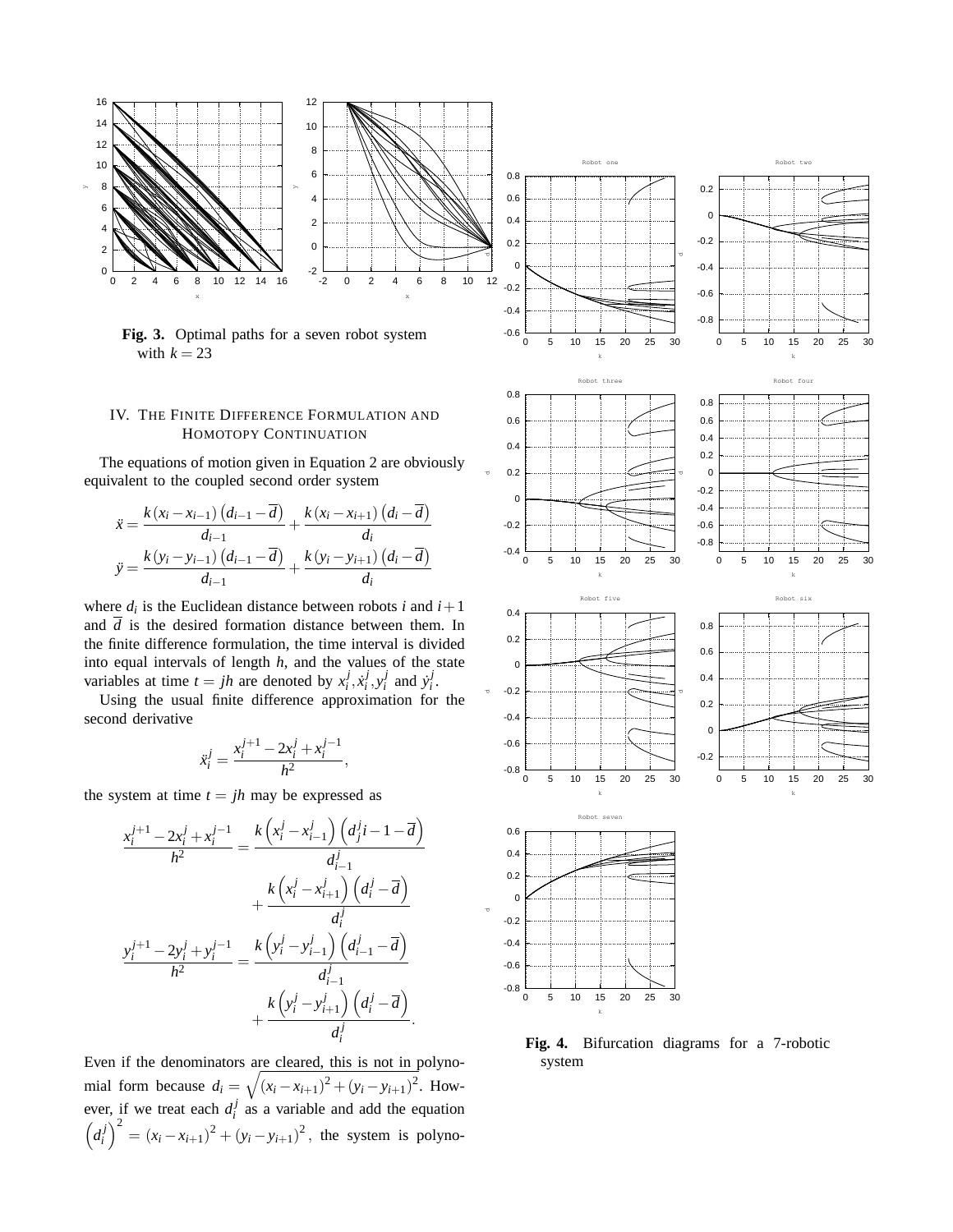mial. In particular,

$$
d_i^j d_{i-1}^j \left( x_i^{j+1} - 2x_i^j + x_i^{j-1} \right) =
$$
  

$$
h^2 d_i^j \left( k \left( x_i^j - x_{i-1}^j \right) \left( d_j^j i - 1 - \overline{d} \right) \right)
$$
  

$$
+ h^2 d_{i-1}^j \left( k \left( x_i^j - x_{i+1}^j \right) \left( d_i^j - \overline{d} \right) \right),
$$

$$
d_i^j d_{i-1}^j \left( y_i^{j+1} - 2y_i^j + y_i^{j-1} \right) =
$$
  
\n
$$
h^2 d_i^j \left( k \left( y_i^j - y_{i-1}^j \right) \left( d_j^j i - 1 - \overline{d} \right) \right)
$$
  
\n
$$
+ h^2 d_{i-1}^j \left( k \left( y_i^j - y_{i+1}^j \right) \left( d_i^j - \overline{d} \right) \right),
$$
  
\n
$$
\left( d_i^j \right)^2 = \left( x_i^j - x_{i-1}^j \right)^2 + \left( y_i^j - y_{i-1}^j \right)^2.
$$

Since  $x_i^j$ ,  $y_i^j$  and  $d_i^j$  are the variables, the first two equations are third order and the last equation is second order.

In general, the number of roots of polynomial systems scales very poorly. For example, for five robots and two time steps,  $i = 1, \ldots, 5$  and  $j = 0, 1, 2$ , there are 15 sets of these equations, and, in general, for 30 third order equations and 15 second order equations there are  $3^{30}2^{15}$  (which is on the order of  $10^{18}$ ) roots. However, due to the repeated structure of the equations, the number of actual solutions is greatly reduced. We utilize a solver called Bertini [24], which uses homotopy continuation methods to find the roots of the polynomial system and also is capable of preprocessing the system to reduce the possible number of solutions based on system symmetries, *etc.*

Using this approach and the Bertini software on the five robot system with two time steps,  $j = 0, 1, 2$  for several small values of *k* validates the unique solutions in the bifurcation diagrams (the initial isolated branch in Figures 2 and 4). As a representative case, for  $k = 2.0$ , Bertini found 68 total solutions, 16 of which were real. Because the distance between robots is a state, only solutions for which every distance is positive is a feasible solution, and of the 16 real solutions, only one had positive values for all of the distance variables. For various values of *k* between zero and 2.5, the polynomial solutions tracked those illustrated in the bifurcation diagrams. Running on a 2.4 GHz Intel Core 2 Duo Macbook running Mac OS 10.5.8, it took approximately one hour to determine all of the solutions.

Extending these results to validate and reconstruct the entire bifurcation diagrams is the focus of our current efforts. Bertini scales well in a parallel computing environment because of the nature of homotopy tracking solutions from one polynomial to another. Furthermore, it allows a "user defined homotopy" from which we can use the known solution for one *k* value as the starting solution for nearby *k* values. This will allow us to reconstruct the bifurcation diagrams using a method that is guaranteed to find all solutions. Hence, this approach will find branches that were perhaps simply not found in our search using the shooting method or solutions that are not numerically stable using the shooting method.

#### V. CONCLUSIONS AND FUTURE WORK

This paper considers the optimal control problem for a formation of multiple robots. The trajectory of each robot is optimized with respect to a combination of the control effort and the deviation from a desired formation, which in this paper is simply a formation that maintains a specified distance between adjacent robots. The paper first presents numerical results illustrating the structure of bifurcations and multiple solutions of the second order nonlinear boundary value problem associated with the optimal control problem.

Initial results which validate the approach using the finite difference formulation which may be transformed into a polynomial system were also presented. They are consistent with the results using the shooting method for several small values of the bifurcation parameter. Due to the complexity of applying this approach to reconstruct the entire bifurcation diagram, that work will be the subject of a future presentation

An additional focus of future efforts relates to generalizing the results. The results presented in this paper that are specific to the system studied are likely to be much more general than the particular case presented in this paper. Determining the most general classes of robots and formations that maintain the symmetry properties of the results and similar bifurcation structure is of interest.

## VI. ACKNOWLEDGMENTS

The authors gratefully acknowledge the very useful discussions with Andrew Sommese.

## **REFERENCES**

- [1] T. R. Smith, H. Hanssmann, and N. E. Leonard. Orientation control of multiple underwater vehicles with symmetry-breaking potentials. *In 40th IEEE Conference on Decision and Control*, pages 4598–4603, 2001.
- [2] C. R. McInnes. Autonomous ring formation for a planar constellation of satellites. *AIAA Journal of Guidance Control and Dynamics*, 18(5):1215–1217, 1995.
- [3] H. Puttgen, P. MacGrego, and F. Lambert. Distributed generation: semantic hype or dawn of a new era. *IEEE Power and Energy Magazine*, 1:22–29, 2003.
- [4] J. Jennings, G. Whelan, and W. Evans. Cooperative search and rescue with a team of mobile robots. In *IEEE International Conference on Advanced Robotics*, pages 193–200, 1997.
- [5] Jaydev P. Desai. Modeling multiple teams of mobile robots: a graph theoretic approach. In *Proceedings of the 2001 IEEE/RSJ International Conference on Intelligent Robots ans Systems*, pages 381–386, 2001.
- [6] Jaydev P. Desai, Jim Ostrowski, and Vijiay Kumar. Controlling formation of multiple mobile robots. In *IEEE International Conference on Robotics and Automation*, pages 16–21, 1998.
- [7] N. E. Leonard and E. Fiorelli. Virtual leaders, artificial potentials, and coordinated control of groups. *In 40th IEEE Conference on Decision and Control*, pages 2968–2973, 2001.